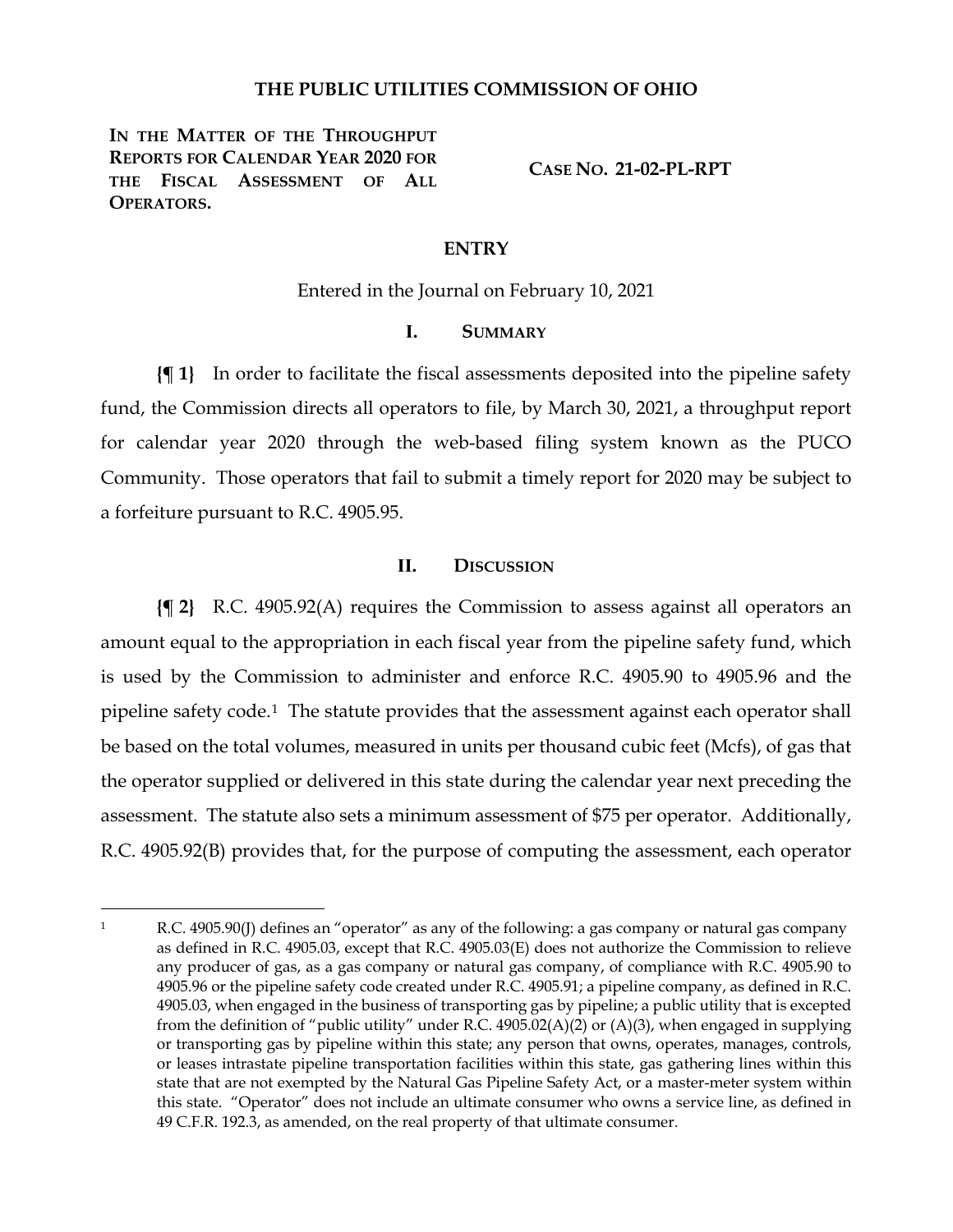designated by the Commission shall notify the Commission, no later than 90 days after the end of the calendar year next preceding the assessment, of the total Mcfs of gas that the operator supplied or delivered in this state during that calendar year. R.C. 4905.92(C) specifies that, on or before the first day of October in each year, the Commission shall notify each operator of the amount assessed against it and that the operator shall pay the assessment to the Commission, no later than 30 days after the date on which the notice is given.

**{¶ 3}** Accordingly, all operators that conducted jurisdictional operations during calendar year 2020 are directed to complete and submit the Commission's throughput report, no later than March 30, 2021, through the web-based filing system known as the PUCO Community. Through the PUCO Community, operators are now able to submit their throughput report and pay the fiscal assessment securely online with no additional fees.

**{¶ 4}** Attached to this Entry is a list of all operators subject to the gas pipeline safety fiscal assessment for the 2020 calendar year, based on Commission records. Each operator on the list must submit its annual throughput report through the PUCO Community by March 30, 2021.

**{¶ 5}** PUCO Community users are required to create an OH|ID account for authentication and login. The OH|ID platform creates one simple and secure location to access information and conduct business with the state of Ohio. It is built on the most modern security technology, is compliant with federal security guidelines, and is tested and enhanced regularly. For more information, operators should refer to Attachment A to this Entry; visit [https://puco.ohio.gov/pucocommunity;](https://puco.ohio.gov/pucocommunity) or call the Commission's Call Center at 1-800-686-PUCO (7826).

**{¶ 6}** Once operators receive access to the PUCO Community, they can file throughput reports beginning February 10, 2021, by visiting https://puco.ohio.gov/pucocommunity. Operators will receive a notification when the system is available to receive filings. In addition to reporting the total Mcfs of gas supplied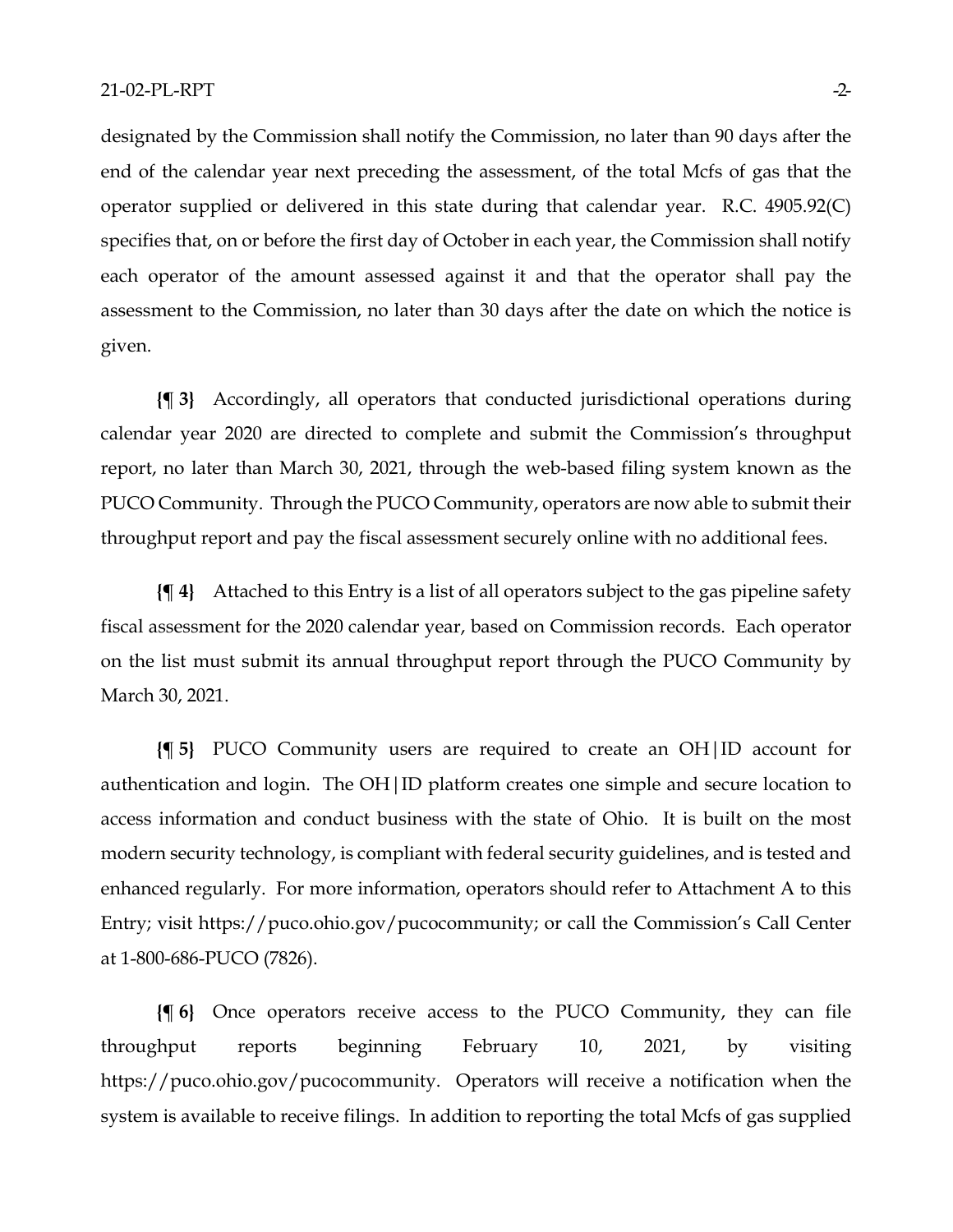or delivered in this state, each operator is requested to verify and update the docketing contact, who will receive official legal notice or service of process on behalf of the regulated entity, and the fiscal contact, who will receive and have authority to pay online the gas pipeline safety assessment or other invoices from the Commission.

**{¶ 7}** All operators are hereby put on notice that the Commission expects timely compliance with the requirements of R.C. 4905.92. All operators should be aware that a civil forfeiture of up to \$100,000 for each day of noncompliance may be assessed, pursuant to R.C. 4905.95, against any operator that fails to comply by the March 30, 2021 deadline, absent good cause shown. Such forfeiture would be in addition to any amounts owed to the Commission.

**{¶ 8}** Additionally, all operators should subscribe to the appropriate Commission industry service list, which can be done by submitting an electronic mail address to the Commission's Docketing Division under "Industry Service List Subscriptions" at: https://puco.ohio.gov/wps/portal/gov/puco/documents-and-

rules/resources/industry-servicelist. The Commission uses the industry service lists to send notices, forms, and industry-specific communications, such as noticing a rulemaking proceeding or compliance with other reporting obligations to the Commission. It is recommended that operators subscribe multiple addresses or consider the use of generic mailboxes rather than individual employee mailboxes and take appropriate actions to ensure that email from the Commission is not blocked or disabled.

**{¶ 9}** Any operator that is unable to use electronic mail service for notices or communications, or the PUCO Community for filing its annual throughput report, should contact the Commission's Call Center at 1-800-686-PUCO (7826) to request special accommodations.

#### **III. ORDER**

**{¶ 10}** It is, therefore,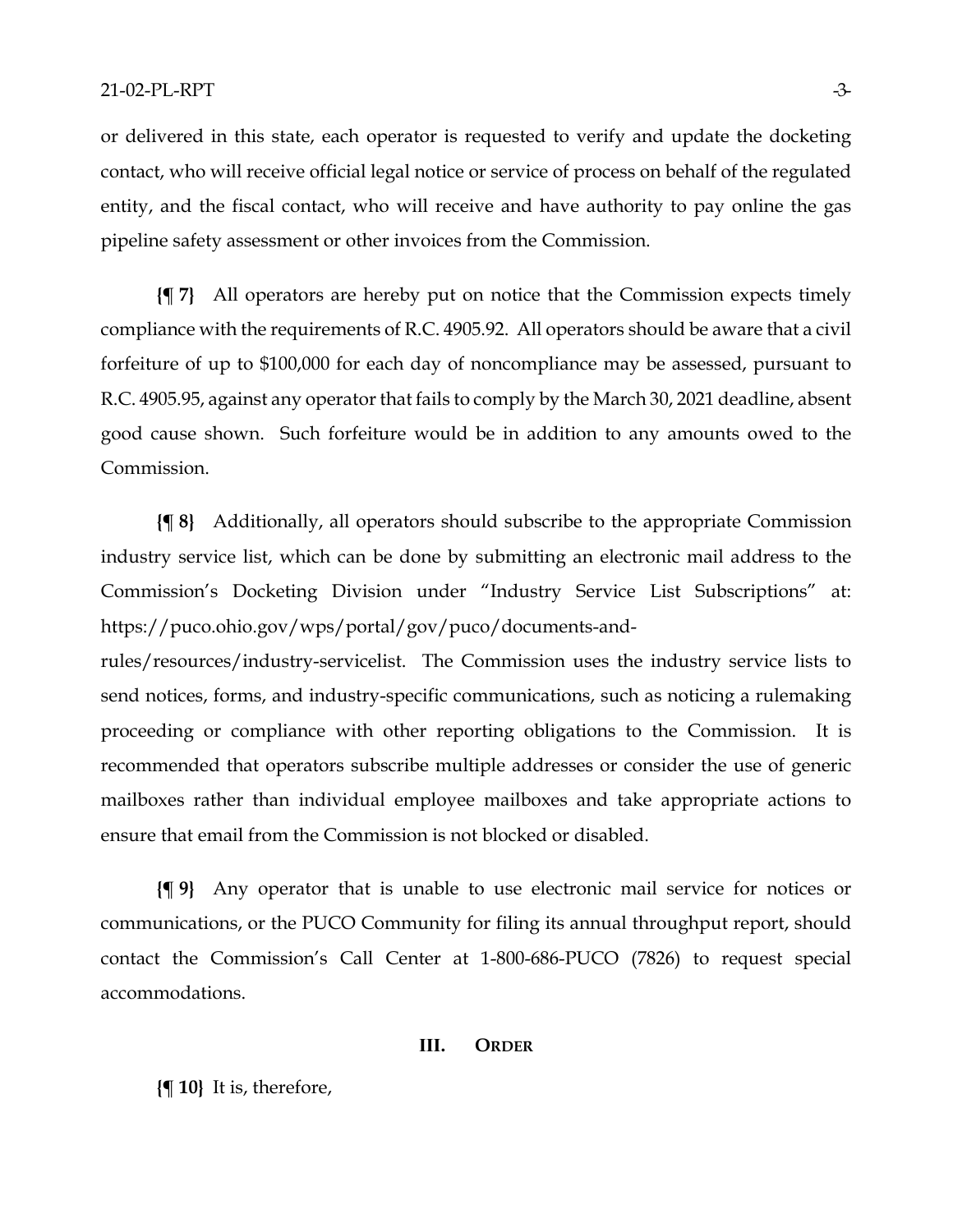**{¶ 11}** ORDERED, That each operator subject to the gas pipeline safety fiscal assessment for the 2020 calendar year submit its annual throughput report by March 30, 2021. It is, further,

**{¶ 12}** ORDERED, That notice of this Entry be sent to the gas-pipeline industry service list. It is, further,

**{¶ 13}** ORDERED, That a copy of this Entry be served upon all operators under the Commission's jurisdiction and all other interested persons of record.

# **COMMISSIONERS:**

*Approving:*  M. Beth Trombold Lawrence K. Friedeman Daniel R. Conway Dennis P. Deters

SJP/kck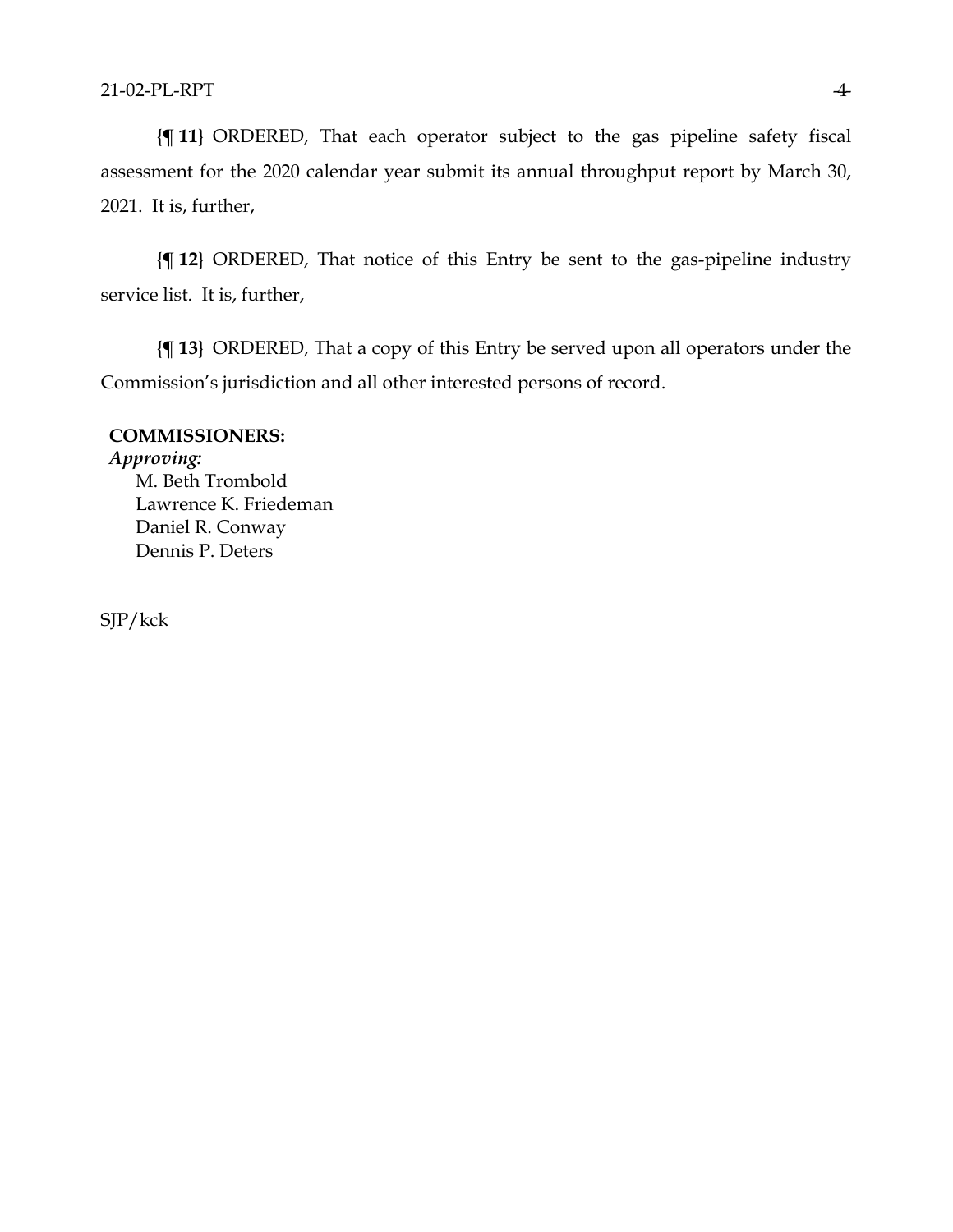## **What is the PUCO Community?**

The PUCO Community is an online service for regulated businesses to view certificates, file annual reports, pay annual assessments and more.

## **How do I access the PUCO Community?**

Users must access the PUCO Community using their OH|ID account. OH|ID is a centralized, secured portal designed for Ohioans to access information and conduct business with a variety of state agencies, all in one place.

If you do not have an OH|ID, you will need to create one. If you are already a PUCO Community user, we recommend using the same email address for OH|ID that you use for PUCO Community to allow for automatic access. If you are not sure which email address you used for PUCO Community, please contact us by phone: (800) 686-PUCO (7826) or email: [ContactThePUCO@puco.ohio.gov.](mailto:ContactThePUCO@puco.ohio.gov)

If you already have an OH|ID, log in to [OH|ID](http://ohid.ohio.gov/) [\[http://ohid.ohio.gov/\]](http://ohid.ohio.gov/) and select the PUCO Community tile from your dashboard or the *Sites & Applications* section. Prior to accessing the PUCO Community, you may be asked to complete a request form to ensure you have access to the appropriate services within the PUCO Community. A user guide is available on the PUCO Community page if you need assistance with the request access form.

To create an OH|ID or for more information, please visit the [PUCO Community page](https://puco.ohio.gov/pucocommunity/) [\[https://puco.ohio.gov/pucocommunity/\]](https://puco.ohio.gov/pucocommunity/).

#### **Why do I need an OH|ID?**

OH|ID provides users with a more secure and private experience during online interactions with state programs. Users with an OH|ID account can access multiple state applications by only entering their username and password once.

#### OH|ID is powered by the [InnovateOhio Platform](https://innovateohio.gov/wps/portal/gov/innovate/platform/digital-identity)

[\[https://innovateohio.gov/wps/portal/gov/innovate/platform/digital-identity\]](https://innovateohio.gov/wps/portal/gov/innovate/platform/digital-identity), a key component of Governor Mike DeWine and Lt. Governor Jon Husted's InnovateOhio vision to improve citizen interactions with the state by making them more dynamic, data-driven, and customer-centered.

**Questions?** [OH|ID Help Center](https://ohid.ohio.gov/wps/portal/gov/ohid/help/) [\[https://ohid.ohio.gov/wps/portal/gov/ohid/help/\]](https://ohid.ohio.gov/wps/portal/gov/ohid/help/) We're here to help. Please contact us by phone: (800) 686-PUCO (7826) or email: [ContactThePUCO@puco.ohio.gov.](mailto:ContactThePUCO@puco.ohio.gov)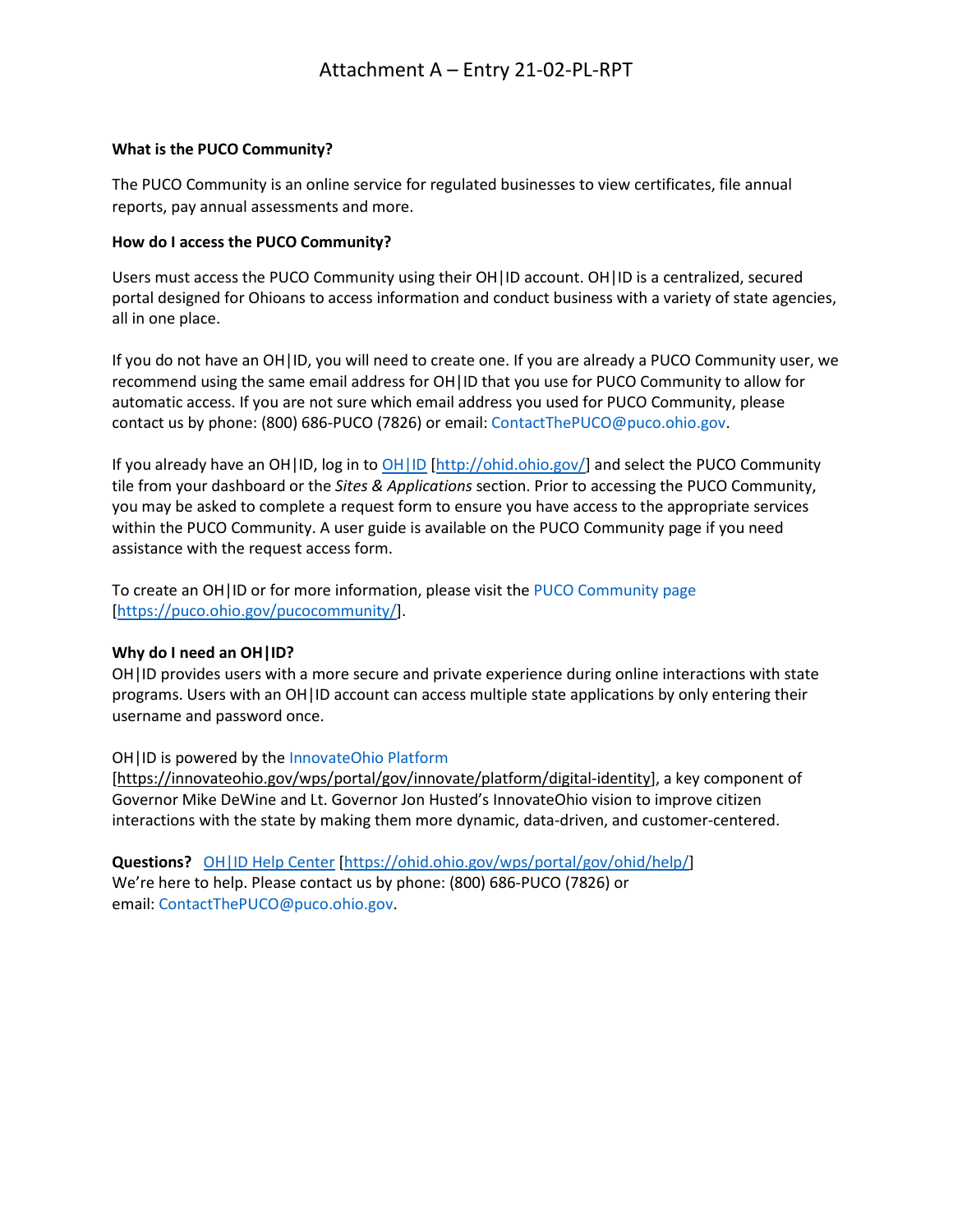| <b>Account Name</b>                   | <b>Certificate ID</b> | <b>Address</b>                   | <b>City</b>          | <b>State</b>  | Zip   |
|---------------------------------------|-----------------------|----------------------------------|----------------------|---------------|-------|
| Air Products and Chemicals, Inc.      | 117                   | 2820 Quigley Road                | Cleveland            | Ohio          | 44113 |
| <b>AK STEEL CORP</b>                  | 31225                 | 1801 Crawford Street             | Middletown           | Ohio          | 45403 |
| <b>All American Energy</b>            | 31959                 | 28901 Clemens Rd. STE 119        | Westlake             | Ohio          | 44145 |
| Antero Midstream Corporation          | 39162                 | 3677 WV Rt 18S                   | <b>West Union</b>    | West Virginia | 26456 |
| Arlington Natural Gas Company         | 666                   | P.O. Box 277                     | Van Buren            | Ohio          | 45889 |
| ASPIRE ENERGY OF OHIO LLC             | 31753                 | 300 Tracy Bridge Rd              | Orrville             | Ohio          | 44667 |
| <b>AUSTIN POWDER COMPANY</b>          | 38953                 | 430 Powder Plant Road            | Mcarthur             | Ohio          | 45651 |
| <b>Blue Racer Midstream LLC</b>       | 39010                 | 5949 Sherry Lane Suite 1700      | <b>Dallas</b>        | <b>Texas</b>  | 75225 |
| <b>Bowling Green State University</b> | 37243                 | 816 E. Poe Rd.                   | <b>Bowling Green</b> | Ohio          | 43403 |
| <b>Bright Energy</b>                  | 32173                 | 5255 St. Rt. 95                  | Mt. Gilead           | Ohio          | 43338 |
| <b>Brooklyn Acres Mutual Homes</b>    | 37244                 | 6301 WOBURN AVENUE               | Cleveland            | Ohio          | 44144 |
| <b>CEDARVILLE UNIVERSITY</b>          | 37245                 | 251 N MAIN ST                    | Cedarville           | Ohio          | 45314 |
| City of Hamilton                      | 7040                  | 345 High Street Suite 450        | Hamilton             | Ohio          | 45011 |
| <b>Clinton County Port Authority</b>  | 00000                 | 1113 Airport Road                | Wilmington           | Ohio          | 45177 |
| Cobra Pipeline Co LTD                 | 32379                 | <b>PO Box 1420</b>               | Mentor               | Ohio          | 44060 |
| Columbia Gas of Ohio                  | 2596                  | 290 W. Nationwide Blvd.          | Columbus             | Ohio          | 43215 |
| Community Energy Resource Cooperative | 31413                 | <b>PO Box 393</b>                | Marysville           | Ohio          | 43040 |
| Consolidated Gas Cooperative, Inc.    | 36724                 | 5255 St. Rt. 95                  | Mt. Gilead           | Ohio          | 43338 |
| <b>Consumers Gas Cooperative</b>      | 31521                 | 298 Tracy Bridge Rd              | Orrville             | Ohio          | 44667 |
| Dayton Metropolitan Housing Authority | 37249                 | 400 Wayne Avenue                 | Dayton               | Ohio          | 45410 |
| <b>DOUGLAS PIPELINE CO</b>            | 31442                 | 901 CASTLE SHANNON BLVD.         | <b>PITTSBURGH</b>    | Pennsylvania  | 15234 |
| Duke Energy Ohio                      | 2364                  | 139 East Fourth Street           | Cincinnati           | Ohio          | 45202 |
|                                       |                       |                                  |                      |               |       |
| Eastern Natural Gas Company           | 26358                 | 4100 Holiday Street NW Suite 201 | Canton               | Ohio          | 44718 |
| <b>Energy Transfer</b>                | 32099                 | 1300 Main Street                 | Houston              | <b>Texas</b>  | 77002 |
| <b>Equitrans LP</b>                   | 31604                 | 2200 Energy Dr                   | Canonsburg           | Pennsylvania  | 15317 |
| <b>Ethos Energy Group</b>             | 39496                 | 2022 Kensington Rd.              | Carrollton           | Ohio          | 44615 |
| Eureka Midstream, LLC                 | 32667                 | 27710 St. Rt. 7                  | Marietta             | Ohio          | 45750 |
| Foraker Gas Company Inc               | 5350                  | P.O. BOX 537                     | New Lexington        | Ohio          | 43764 |
| Franklin University-Urbana LLC        | 37333                 | 579 College Way                  | Urbana               | Ohio          | 43078 |
|                                       |                       |                                  |                      |               |       |
| <b>Gaslight Village MHC</b>           | 37251                 | 8815 Conroy-Windermere Rd #347   | Orlando              | Florida       | 32835 |
| Generation Pipeline, LLC              | 39757                 | 445 Hutchinson Ave. Suite 830    | Columbus             | Ohio          | 43235 |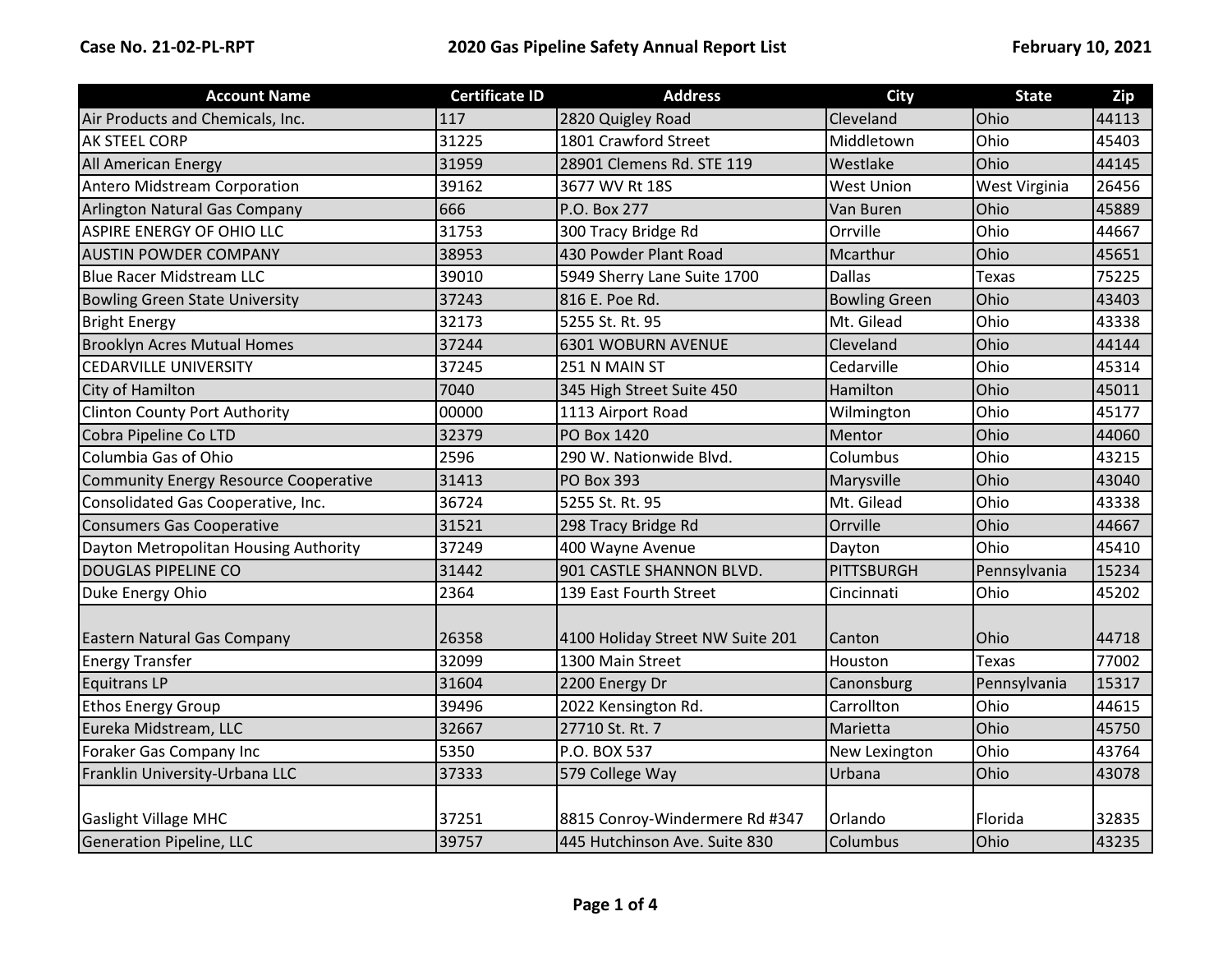| <b>Account Name</b>                          | <b>Certificate ID</b> | <b>Address</b>                      | <b>City</b>           | <b>State</b> | Zip   |
|----------------------------------------------|-----------------------|-------------------------------------|-----------------------|--------------|-------|
| Geopetro Llc                                 | 39428                 | 7100 N. High St Suite 303           | Worthington           | Ohio         | 43085 |
| Glenwood Energy of Oxford Inc                | 32397                 | 5181 College Corner Pike            | Oxford                | Ohio         | 45056 |
| Granger Energy of Lake County, LLC           | 32192                 | 608 Washington Ave                  | Lansing               | Michigan     | 48933 |
| Guardian Lima                                | 39465                 | 2485 Houx Pkwy                      | Lima                  | Ohio         | 45804 |
| <b>Hocking College</b>                       | 37253                 | 3301 Hocking Pkwy.                  | Nelsonville           | Ohio         | 45764 |
| Ironton Metropolitan Housing Authority       | 37255                 | 720 Washington Street               | Ironton               | Ohio         | 45638 |
|                                              |                       | 1515 Arapahoe Street Tower 1, Suite |                       |              |       |
| JEFFERSON GAS GATHERING COMPANY LLC          | 39954                 | 1600                                | <b>DENVER</b>         | Colorado     | 80202 |
| Johns Manville                               | 39808                 | 438 Perry Street                    | Defiance              | Ohio         | 43512 |
| <b>KNG Energy Inc</b>                        | 30930                 | 1700 Westfield Drive                | Findlay               | Ohio         | 45840 |
|                                              |                       |                                     |                       |              |       |
| <b>Knox Energy Cooperative Association</b>   | 32086                 | 4100 Holiday Street NW Suite 201    | Canton                | Ohio         | 44718 |
| Lancaster Municipal Gas                      | 11208                 | 1424 Camp Ground Rd                 | Lancaster             | Ohio         | 43130 |
| Lightstone Generation LLC                    | 39630                 | 12509 Adkins Road                   | <b>Mount Sterling</b> | Ohio         | 43143 |
| LINDE GAS NORTH AMERICA LLC                  | 31391                 | 2226 Navarre Avenue                 | Oregon                | Ohio         | 43616 |
| <b>London MHA</b>                            | 37256                 | 14129 State Road                    | North Royalton        | Ohio         | 44133 |
| Lucas MHA                                    | 37258                 | 435 Nebraska Ave.                   | Toledo                | Ohio         | 43604 |
|                                              |                       |                                     |                       |              |       |
| Madison Energy Cooperative Association, Inc. | 32085                 | 4100 Holiday Street NW Suite 201    | Canton                | Ohio         | 44718 |
| Mark West Hydrocarbons                       | 32412                 | 43071 Industrial Park Road          | Cadiz                 | Ohio         | 43907 |
| Millennia Housing Management                 | 37260                 | 1946 Cherry Valley Rd               | <b>Newark</b>         | Ohio         | 43055 |
| National Gas & Oil Cooperative               | 13302                 | 120 O'Neill Drive                   | Hebron                | Ohio         | 43025 |
| NGO Transmission, Inc.                       | 32034                 | 120 O'Neill Drive                   | Hebron                | Ohio         | 43025 |
| North Coast Gas Transmission LLC             | 32043                 | 445 Hutchinson Ave. Suite 810       | Columbus              | Ohio         | 43235 |
| Northeast Ohio Natural Gas Corporation       | 13635                 | 5640 Lancaster-Newark Road          | Pleasantville         | Ohio         | 43148 |
|                                              |                       |                                     |                       |              |       |
| Northern Industrial Energy Development Inc   | 13725                 | 4100 Holiday Street NW Suite 201    | Canton                | Ohio         | 44718 |
| NTE OHIO, LLC                                | 39733                 | 3439 Cincinnati Dayton Road         | Middletown            | Ohio         | 45044 |
| Oakwood Municipal Gas                        | 32594                 | 28901 Clemens Rd. STE 119           | Westlake              | Ohio         | 44145 |
| Ohio Cumberland Gas Company                  | 14121                 | 20718 Danville-Amity Road           | Mt. Vernon            | Ohio         | 43050 |
| <b>Ohio Gas Company</b>                      | 14130                 | <b>PO Box 528</b>                   | <b>Bryan</b>          | Ohio         | 43506 |
| <b>Ohio State University</b>                 | 37269                 | 2003 Milliken Road                  | Columbus              | Ohio         | 43210 |
| <b>OHIO UNIVERSITY</b>                       | 37264                 | 1 Riverside Drive                   | Athens                | Ohio         | 45701 |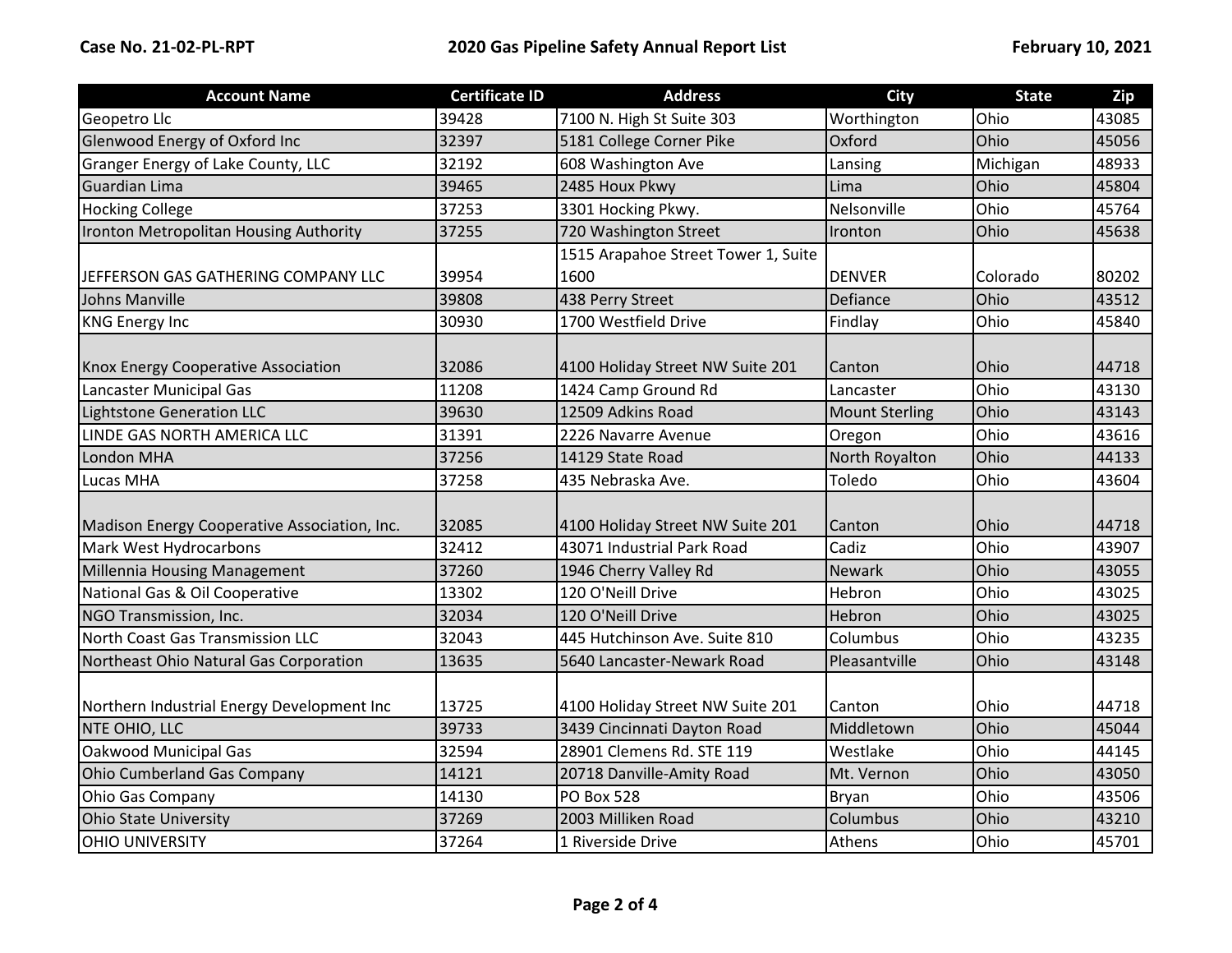| <b>Account Name</b>                          | <b>Certificate ID</b> | <b>Address</b>                   | <b>City</b>       | <b>State</b>  | Zip   |
|----------------------------------------------|-----------------------|----------------------------------|-------------------|---------------|-------|
| Ohio Valley Gas Corporation                  | 14180                 | P.O. Box 469                     | Winchester        | Indiana       | 47346 |
| <b>OTTERBEIN LEBANON</b>                     | 37265                 | 585 N ST RT 741                  | Lebanon           | Ohio          | 80202 |
| Overlook Mutual Homes, Inc.                  | 37266                 | 61 Colin Kelly Drive             | Riverside         | Ohio          | 45431 |
|                                              |                       |                                  |                   |               |       |
| Piedmont Gas Company                         | 15515                 | 159 Stone Creek Road NW          | New Philadelphia  | Ohio          | 44663 |
|                                              |                       |                                  |                   |               |       |
| Pike Natural Gas Company                     | 15546                 | 4100 Holiday Street NW Suite 201 | Canton            | Ohio          | 44718 |
| Pinnacle Gas Producers, LLC                  | 31902                 | 425 South Main Street Suite 600  | Ann Arbor         | Michigan      | 48104 |
| Pin Oak Energy Partners LLC                  | 39702                 | 388 S. Main St., STE 401         | Akron             | Ohio          | 44311 |
|                                              |                       |                                  |                   |               |       |
| Portsmouth Metropolitan Housing Authority    | 37267                 | 410 Court Street                 | Portsmouth        | Ohio          | 45662 |
| <b>Richland Stryker</b>                      | 39211                 | 801 Carpenter Road               | Defiance          | Ohio          | 43512 |
| <b>Ross Energy LLC</b>                       | 32092                 | 4700 Homer Ohio Lane             | Groveport         | Ohio          | 43125 |
| <b>Sheldon Gas Company</b>                   | 18272                 | 12925 Twp Rd 50 P O Box 100      | <b>Dunkirk</b>    | Ohio          | 45836 |
|                                              |                       |                                  |                   |               |       |
| South Field Energy, LLC                      | 40120                 | 155 Federal Street               | <b>Boston</b>     | Massachusetts | 02110 |
| Suburban Natural Gas Company                 | 18680                 | 2626 Lewis Center Road           | Lewis Center      | Ohio          | 43035 |
| Summit Midstream Partners, LLC               | 39012                 | 919 Louisiana Street Suite 4200  | Houston           | <b>Texas</b>  | 77002 |
| <b>Swickard Gas Company</b>                  | 18369                 | 209 State St. PO Box 387         | <b>Bettsville</b> | Ohio          | 44815 |
| <b>Tait Electric Generating Station</b>      | 39850                 | 2101 Arbor Blvd.                 | Moraine           | Ohio          | 45439 |
| THE EAST OHIO GAS COMPANY                    | 4060                  | 320 Springside Drive             | Akron             | Ohio          | 44333 |
| <b>TRIAD HUNTER LLC</b>                      | 40118                 | 27724 State RT. 7                | Marietta          | Ohio          | 45750 |
| TW NATURAL GAS PIPELINE                      | 40191                 | 4700 Homer Ohio Lane             | Groveport         | Ohio          | 43125 |
| <b>UGI Energy Services LLC</b>               | 38927                 | 835 Knitting Mills Way           | Wyomissing        | Pennsylvania  | 19610 |
| UNIVERSITY OF DAYTON                         | 37270                 | 300 College Park Dr.             | Dayton            | Ohio          | 45469 |
| Utica East Ohio Midstream                    | 39122                 | One Williams Center, L43         | Tulsa             | Oklahoma      | 74172 |
| Vectren Energy Delivery of OH                | 31470                 | 1 North Main Street P.O. Box 209 | Evansville        | Indiana       | 47708 |
| <b>Vermillion Power LLC</b>                  | 40119                 | 7101 West Erie Ave.              | Lorain            | Ohio          | 44053 |
|                                              |                       |                                  |                   |               |       |
| Village Energy Cooperative Association, Inc. | 32084                 | 4100 Holiday Street NW Suite 201 | Canton            | Ohio          | 44718 |
| Village of Obetz                             | 31985                 | 4175 Alum Creek Dr.              | Columbus          | Ohio          | 43207 |
|                                              |                       |                                  |                   |               |       |
| Village of Verona                            | 21200                 | 4100 Holiday Street NW Suite 201 | Canton            | Ohio          | 44718 |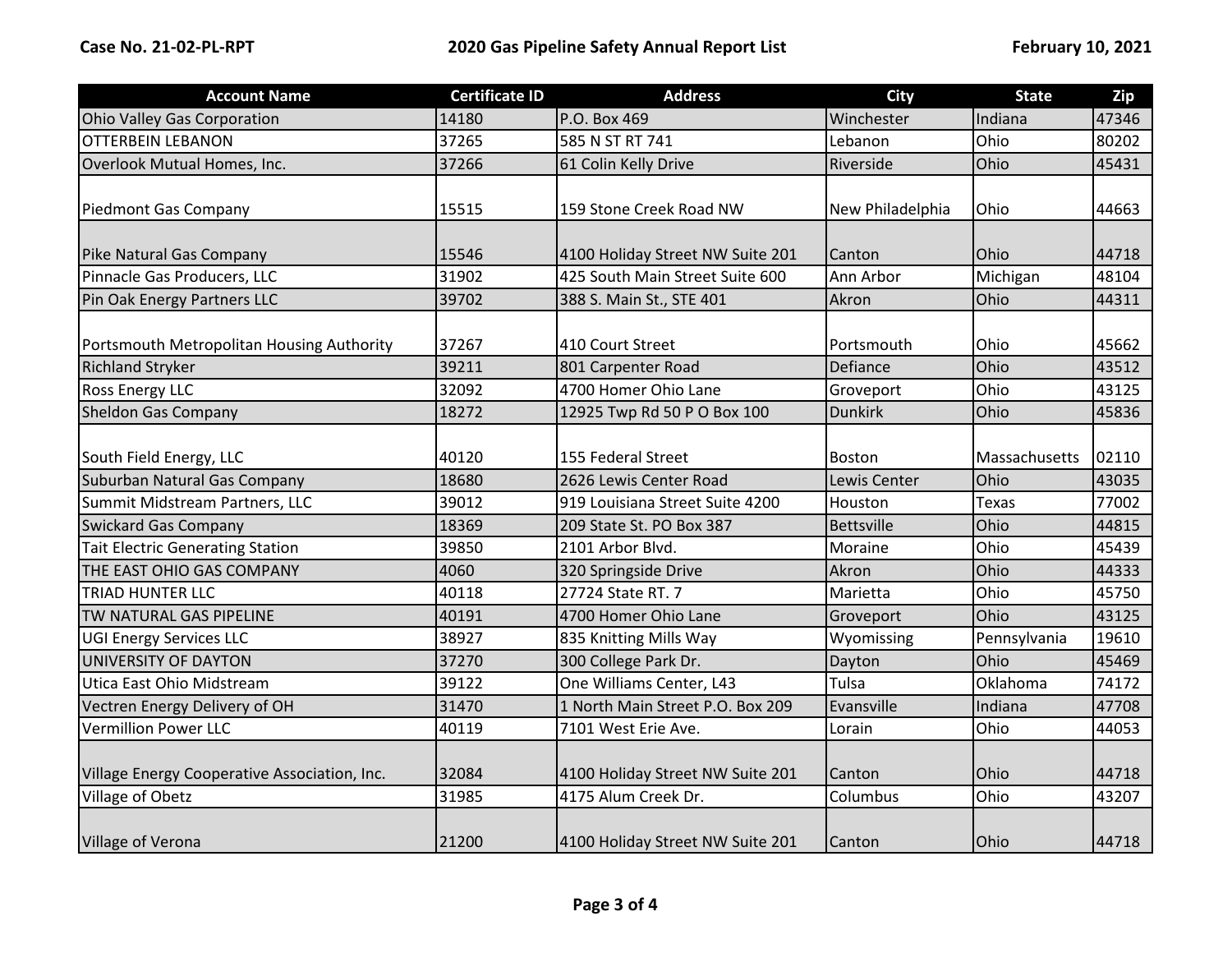| <b>Account Name</b>            | <b>Certificate ID</b> | <b>Address</b>             | City              | <b>State</b> | Zip   |
|--------------------------------|-----------------------|----------------------------|-------------------|--------------|-------|
| Village of Williamsport        | 22623                 | 300 Ballard Ave.           | Williamsport      | Ohio         | 43164 |
| Waterville Gas & Oil Company   | 22238                 | <b>P.O. Box 259</b>        | <b>Waterville</b> | Ohio         | 43566 |
| <b>Waterville Gas Company</b>  | 22236                 | P.O. Box 259               | Waterville        | Ohio         | 43566 |
| <b>Williams Field Services</b> | 30826                 | One Williams Center, L43   | <b>Tulsa</b>      | Oklahoma     | 74172 |
| <b>Williams MLP Operating</b>  | 31703                 | One Williams Center, L43   | <b>Tulsa</b>      | Oklahoma     | 74172 |
| <b>Wilmington College</b>      | 37335                 | 1870 Quaker Way            | Wilmington        | Ohio         | 45177 |
| WMRE of Ohio - American LLC    | 32071                 | 1021 Main St               | Houston           | Texas        | 77002 |
| <b>Wright State University</b> | 37336                 | 3460 Colonel Glenn Highway | Dayton            | Ohio         | 45435 |